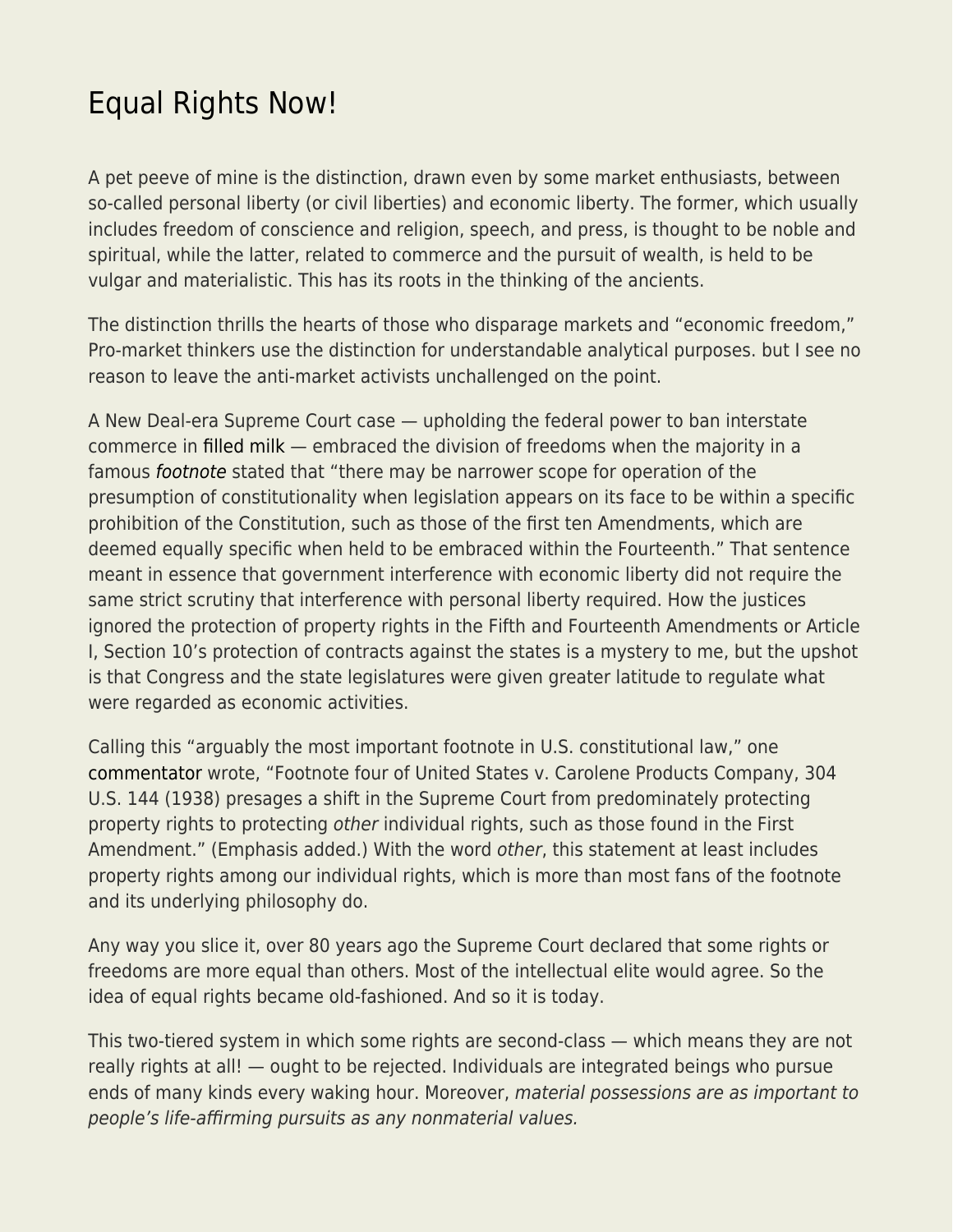Thomas Sowell put it well when he wrote in Basic Economics: "Of course there are noneconomic values. In fact, there are only non-economic values."

Economics is indispensable because it explores what goes on socially and individually when people engage in exchange for any reason or abstain from doing so. The discipline focuses on the intended and especially unintended consequences of exchange, including the emergence of money to replace barter and the generation of relative prices in markets. That economists ignore some kinds of activities does not make those activities nobler than other sorts.

Besides, engaging in so-called personal liberty has economic implications because such liberty involves material objects. Free speech requires the use of resources, which in a modern society are acquired in the market. At the very least, a speaker has to stand somewhere. All activities have some, even if only slight, consequences in the market. They affect employment; they favor and disfavor certain kinds of businesses; and they change the prices of goods. If someone works long hours for money in order to visit the world's great museums, architectural wonders, and symphony halls, is that perso engaged in an economic or non-economic pursuit?

At any rate, it makes no sense to artificially divide (non-invasive) human activities in the conventional way, especially when the disparagement of commerce is the purpose. All natural rights deserve equal protection under the law. The government should have no power to discriminate.

Two economists who emphasized the general character of all human action were Ludwig von Mises, a pillar of the Austrian school, and the British economist Philip Wicksteed. Mises called the analysis of the logical structure of all human action [praxeology](https://praxeology.net/praxwho-x.pdf), and he pointed out that economics is simply the best-developed branch of that discipline. He wrote in Epistemological Problems of Economics, "Everything that we say about action is independent of the motives that cause it and of the goals toward which it strives in the individual case. It makes no difference …. whether it is directed toward the attainment of materialistic or idealistic ends…."

And in The Common Sense of Political Economy, Wicksteed, who has been called the "British Austrian" because of his work's compatibility with the Austrian school, wrote, "It follows that the general principles which regulate our conduct in business are identical with those which regulate our deliberations, our selections between alternatives, and our decisions, in all other branches of life…. I shall try to shew that it is time frankly and decisively to abandon all attempts to … establish any distinction whatever between the ultimate motives by which a man is actuated in business and those by which he is actuated in his domestic or public life. Economic relations constitute a complex machine by which we seek to accomplish our purposes, whatever they may be." (Read more [here](https://fee.org/articles/philip-wicksteed-on-the-scope-of-economics/) and [here](https://fee.org/articles/the-ubiquity-of-economic-phenomena/).)